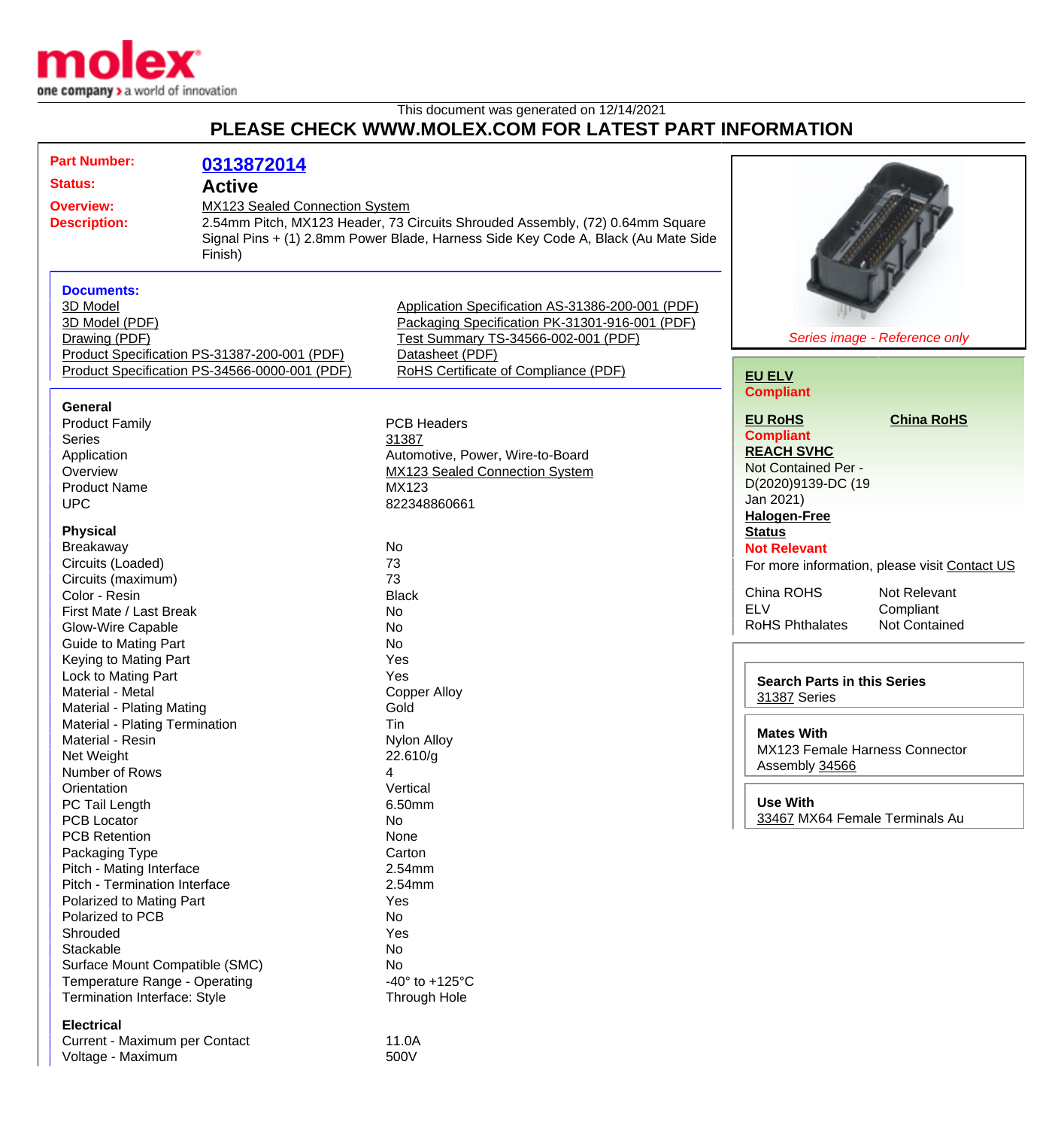**Solder Process Data** Lead-freeProcess Capability **N/A** 

#### **Material Info**

#### **Reference - Drawing Numbers**

Application Specification AS-31386-200-001 Packaging Specification<br>
PK-31301-916-001<br>
PS-31387-200-001 Test Summary TS-34566-002-001

Product Specification <br>
PS-31387-200-001, PS-34566-0000-001<br>
SD-31387-073-000, SD-31387-173-000 SD-31387-073-000, SD-31387-173-000

### This document was generated on 12/14/2021 **PLEASE CHECK WWW.MOLEX.COM FOR LATEST PART INFORMATION**